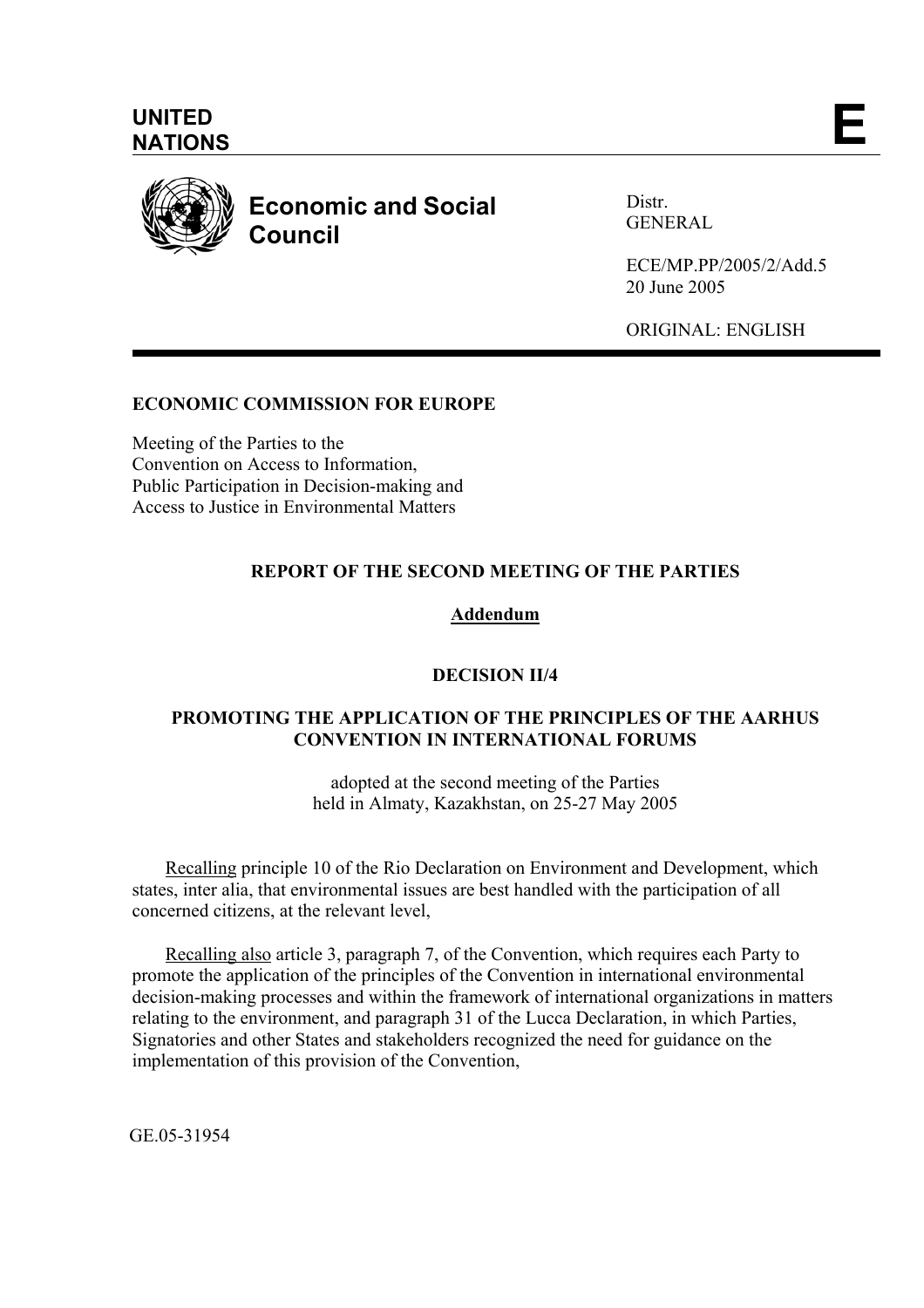Further recalling the work undertaken by a group of experts and by the Working Group of the Parties on the subject of public participation in international forums, including the preparation of draft guidelines,

Believing that such guidelines would assist Parties in fulfilling their obligations under the Convention and may be of value to Signatories and other interested States not party to the Convention, as well as to international forums, including their secretariats, and nongovernmental organizations,

 Underlining the importance of wide consultation regarding the application of such guidelines,

### The Meeting of the Parties

 1. Adopts the Almaty Guidelines on Promoting the Application of the Principles of the Aarhus Convention in International Forums as annexed to this decision, recommends their application by all Parties on the understanding that the Guidelines will be reviewed and, if appropriate, amended by the Parties at their third ordinary meeting, in accordance with the procedures set out in this decision, and recognizes that Parties may take a phased approach to the application of the Guidelines, with special emphasis being given to UNECE environmental treaties;

 2. Invites Signatories and other interested States to take the concepts reflected in the Guidelines into consideration and to apply them as appropriate;

 3. Invites international forums within the scope of these Guidelines, including their secretariats, to take into account the principles of the Convention as reflected in these Guidelines and to consider how their own processes might further the application of these Guidelines;

 4. Invites non-governmental organizations and other relevant actors to support the application of these Guidelines and to consider how their own processes and activities might further that application;

 5. Establishes a task force to enter into consultations regarding the Guidelines with the relevant international forums within the scope of these Guidelines;

6. Requests the task force, with the assistance of the secretariat, to:

(a) Submit to the next meeting of the Working Group of the Parties a proposed plan of consultation, including a list of the international forums to be consulted, the modalities of the consultation and a time schedule, having regard to the internal procedures of these forums;

(b) Carry out the consultation process as decided by the Working Group and report on its progress to each meeting of the Working Group; and

(c) Prepare a report on the outcome of the consultations for consideration by the Working Group;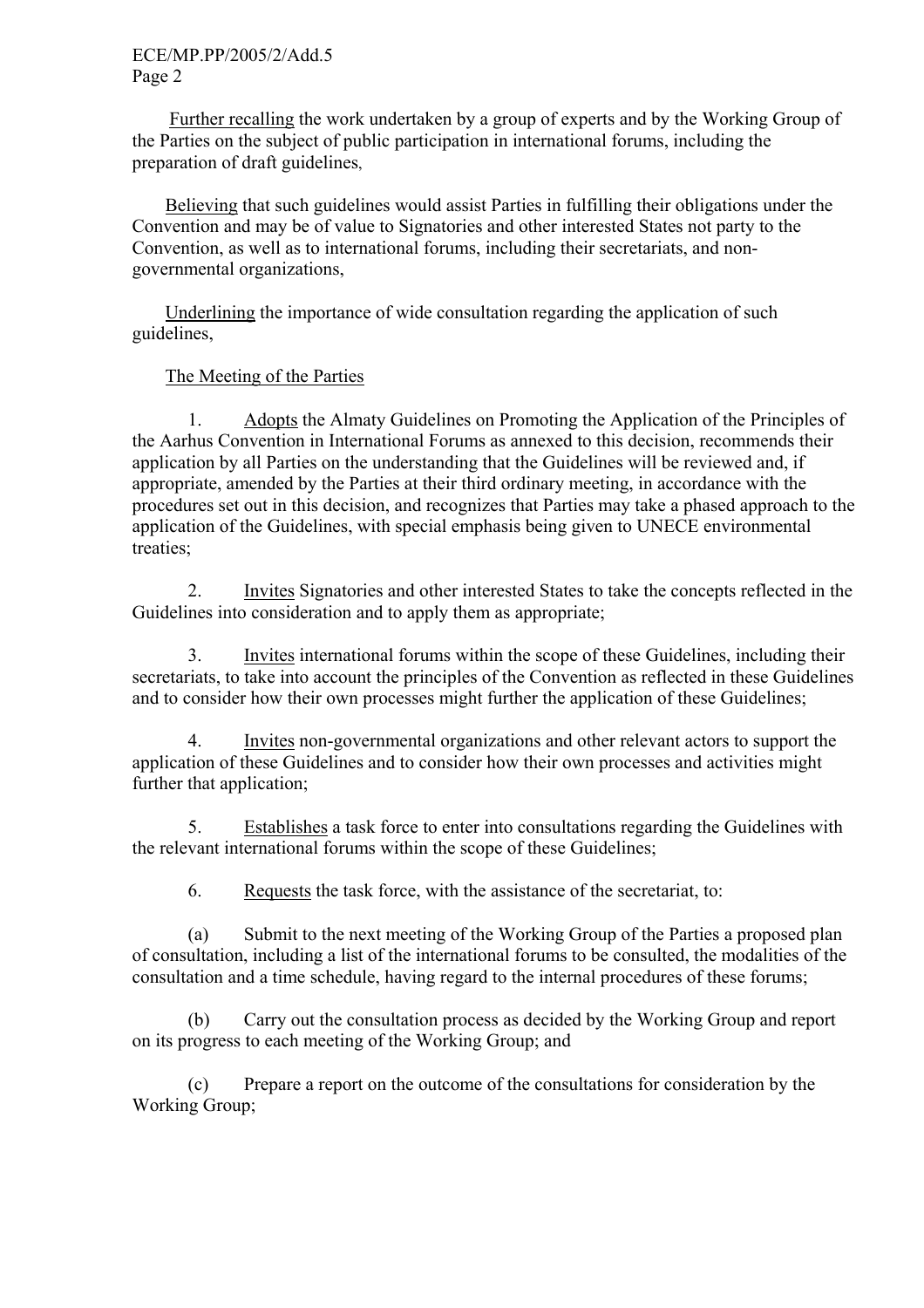7. Invites Parties, Signatories, other interested States, non-governmental organizations, interested international forums and other relevant actors to submit to the secretariat comments relating to their experience regarding the application of the Guidelines for consideration by the task force;

8. Requests the Working Group of the Parties, based on its consideration of the outcome of the consultations and experiences regarding the application of the Guidelines, to review the Guidelines and make recommendations, as appropriate, for consideration by the Parties at their third ordinary meeting.

9. Welcomes the offer of France to lead the Task Force.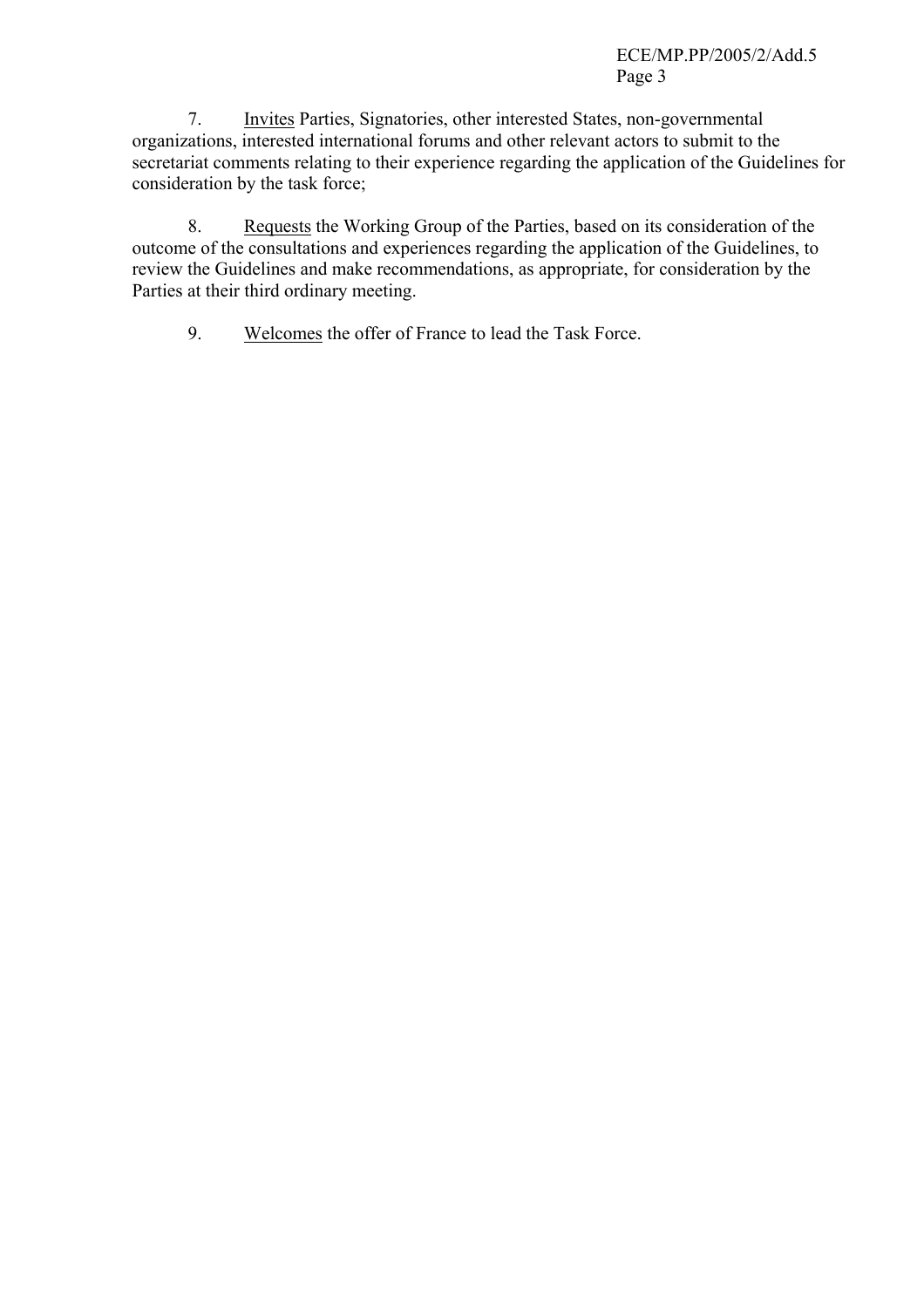#### **Annex**

### **ALMATY GUIDELINES ON PROMOTING THE APPLICATION OF THE PRINCIPLES OF THE AARHUS CONVENTION IN INTERNATIONAL FORUMS**

#### **I. PURPOSE AND SCOPE**

1. The primary purpose of these Guidelines is to provide general guidance to Parties on promoting the application of the principles of the Convention in international forums in matters relating to the environment. In order to meet the Convention's objective effectively, Parties should seek to apply these Guidelines to the extent appropriate in the light of reasonable considerations such as the institutional integrity and particular characteristics of each international forum concerned, its procedures and decision-making processes, and the nature and availability of its resources. The level and the extent of application of these Guidelines will depend on the specific rules and composition of each international forum concerned.

2. These Guidelines are intended to provide guidance to Parties in the context of:

(a) The development, modification and application of relevant rules and practices applied within international forums (e.g. rules of procedure covering issues such as transparency, accreditation, etc.); and

(b) The treatment of relevant substantive issues within those forums.

3. These Guidelines may also serve as a source of inspiration to Signatories and other interested States, as well as to multilateral environmental agreements (MEAs) and other international forums, non-governmental organizations and other members of the public having an interest in promoting the application of the principles of the Convention in international forums.

4. These Guidelines relate to international forums, including:

(a) The negotiation and implementation at the international level of MEAs, including decisions and actions taken under their auspices;

(b) The negotiation and implementation at the international level of other relevant agreements, if decisions or actions undertaken at that level pursuant to such agreements relate to the environment or may have a significant effect on the environment;

(c) Intergovernmental conferences focusing on the environment or having a strong environmental component, and their respective preparatory and follow-up processes at the international level;

(d) International environmental and development policy forums; and

(e) Decision-making processes within the framework of other international organizations in matters relating to the environment.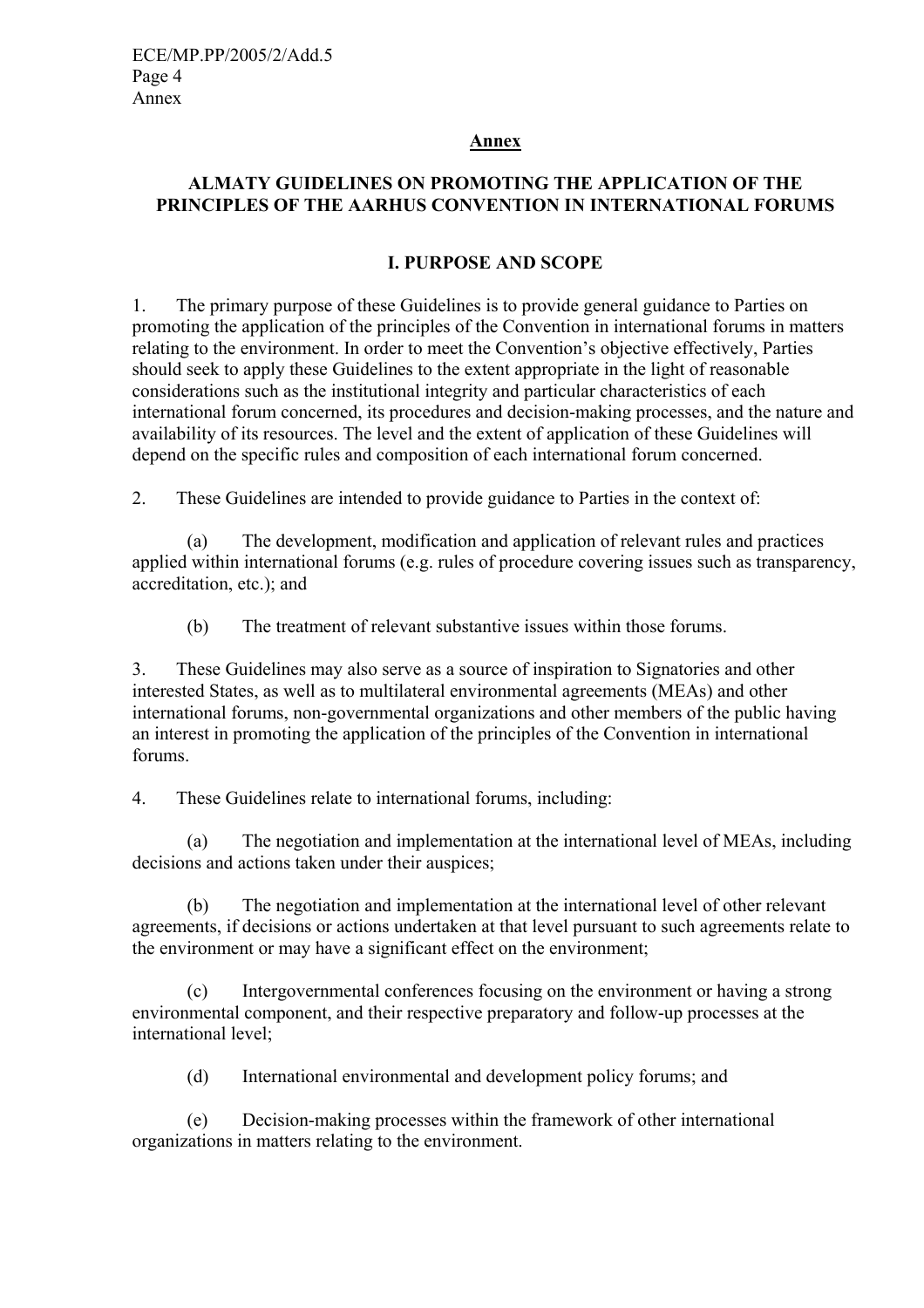ECE/MP.PP/2005/2/Add.5 Page 5 Annex

5. These Guidelines relate to all international stages of any relevant decision-making process in matters relating to the environment.

6. These Guidelines are intended, through their application, to positively influence the way in which international access is secured in international forums in which Parties to the Convention participate.

#### **II. DEFINITIONS**

7. For the purposes of these Guidelines, 'Aarhus Convention' and 'the Convention' mean the UNECE Convention on Access to Information, Public Participation in Decision-making and Access to Justice in Environmental Matters.

8. For the purposes of these Guidelines, the terms 'Party', 'environmental information', 'the public' and 'the public concerned' shall be understood mutatis mutandis as defined in article 2, paragraphs 1, 3, 4 and 5, of the Convention.<sup>1</sup>

9. For the purposes of these Guidelines, 'international forum' means any multilateral international environmental decision-making process, or any multilateral international organization when dealing with matters relating to the environment, as illustrated in paragraph 4. This does not include any regional economic integration organization or forums exclusively comprising all member States of a regional economic integration organization.

10. For the purposes of these Guidelines, 'international access' means public access to international forums in accordance with these Guidelines.

#### **III. GENERAL CONSIDERATIONS**

11. Access to information, public participation and access to justice in environmental matters are fundamental elements of good governance at all levels and essential for sustainability.

12. Providing international access opportunities in environmental matters, and establishing and strengthening procedures that enable the taking of these opportunities, generally improves the quality of decision-making and the implementation of decisions.

13. There may be a need to adapt and structure international processes and mechanisms in order to ensure meaningful and equitable international access.

14. In any structuring of international access, care should be taken to make or keep the processes open, in principle, to the public at large.

15. Where members of the public have differentiated capacity, resources, socio-cultural circumstances or economic or political influence, special measures should be taken to ensure a balanced and equitable process. Processes and mechanisms for international access should be designed to promote transparency, minimize inequality, avoid the exercise of undue economic or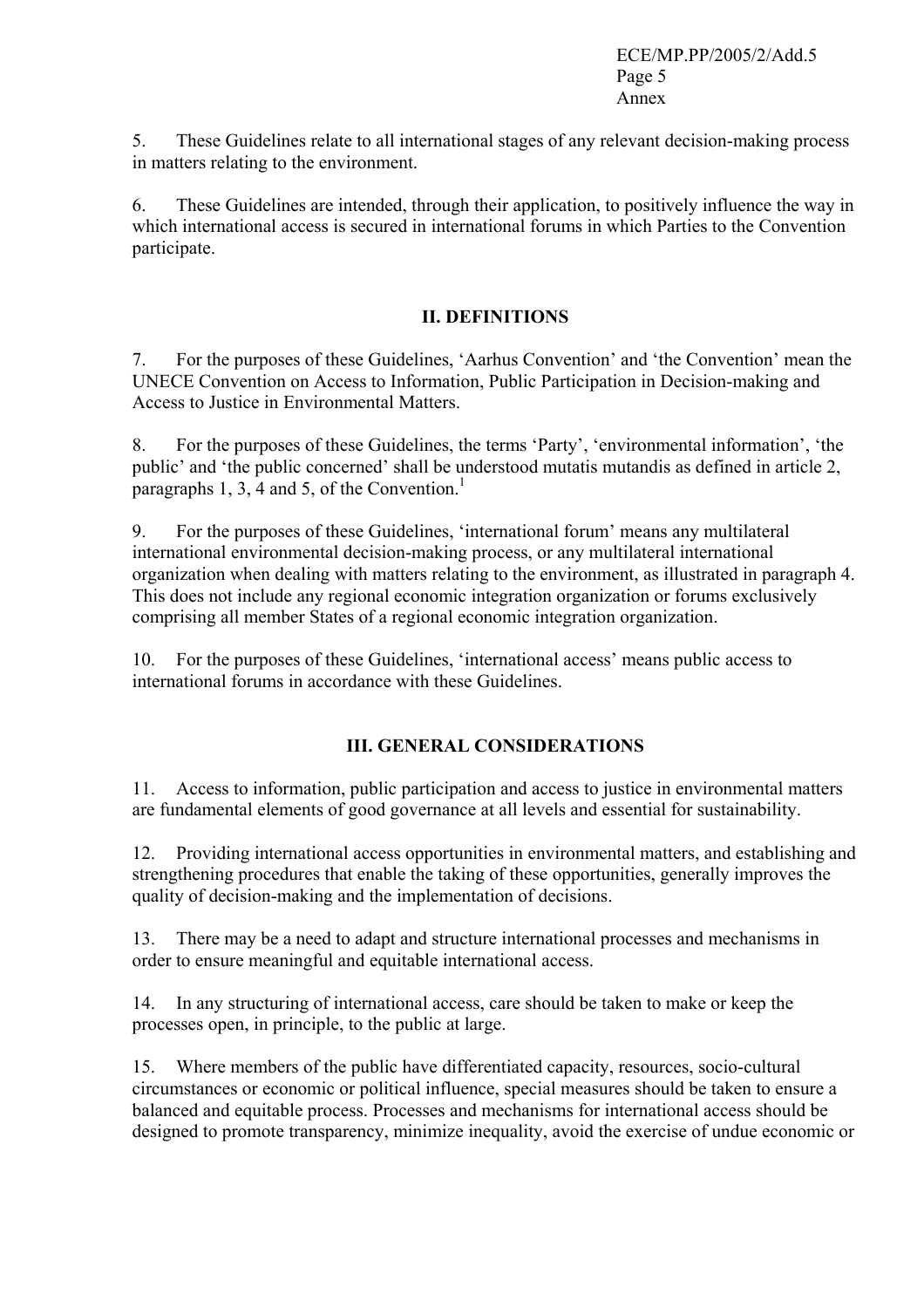political influence, and facilitate the participation of those constituencies that are most directly affected and might not have the means for participation without encouragement and support.

16. International access should be provided without discrimination on the basis of citizenship, nationality or domicile. In the case of a legal person, international access should be provided without discrimination as to where it has its registered seat or an effective centre of its activities.

17. Capacity-building may be important to facilitate international access for the public concerned, in particular NGOs promoting environmental protection, and especially in developing countries and in countries with economies in transition.

18. Enhancing international access may imply investment of resources. If necessary, resources should, in relevant cases, be made available in the appropriate form and according to modalities to be agreed upon in each international forum concerned, in order to facilitate meaningful and equitable international access.

# **IV. ACCESS TO ENVIRONMENTAL INFORMATION**

19. Each Party should encourage international forums to develop and make available to the public a clear and transparent set of policies and procedures on access to the environmental information that they hold in order to make access by the public more consistent and reliable. Such policies and procedures should enhance and facilitate both accessibility and understanding of the relevant information.

20. Environmental information contained in all official documents developed and produced within each international forum should be made available to the public through the Internet, or through other appropriate means, in a timely manner, subject to the relevant rules of each individual forum and with due regard for paragraph 25.

21. The availability of appropriate technical means for effectively rendering information accessible to the public free of charge using electronic information tools such as clearing houses, interactive databases and registers should be promoted. Where appropriate, live webcasting of events and alternative methods to reach a broader public should be considered.

22. Environmental information should be provided proactively, in a meaningful, accessible form, including, as appropriate, in the official languages of the concerned international forum, so that access to information may translate into an increase in knowledge and understanding. The designation of information officers or contact persons in international forums will facilitate the flow of information to the public and should be promoted.

23. Subject to the following paragraphs of this chapter, any member of the public should have access to environmental information developed and held in any international forum upon request, without having to state an interest.

24. When environmental information is requested by a member of the public, it should be provided as soon as possible following the request, and subject to an appropriate time limit, recalling that the time limit under the Convention is one month.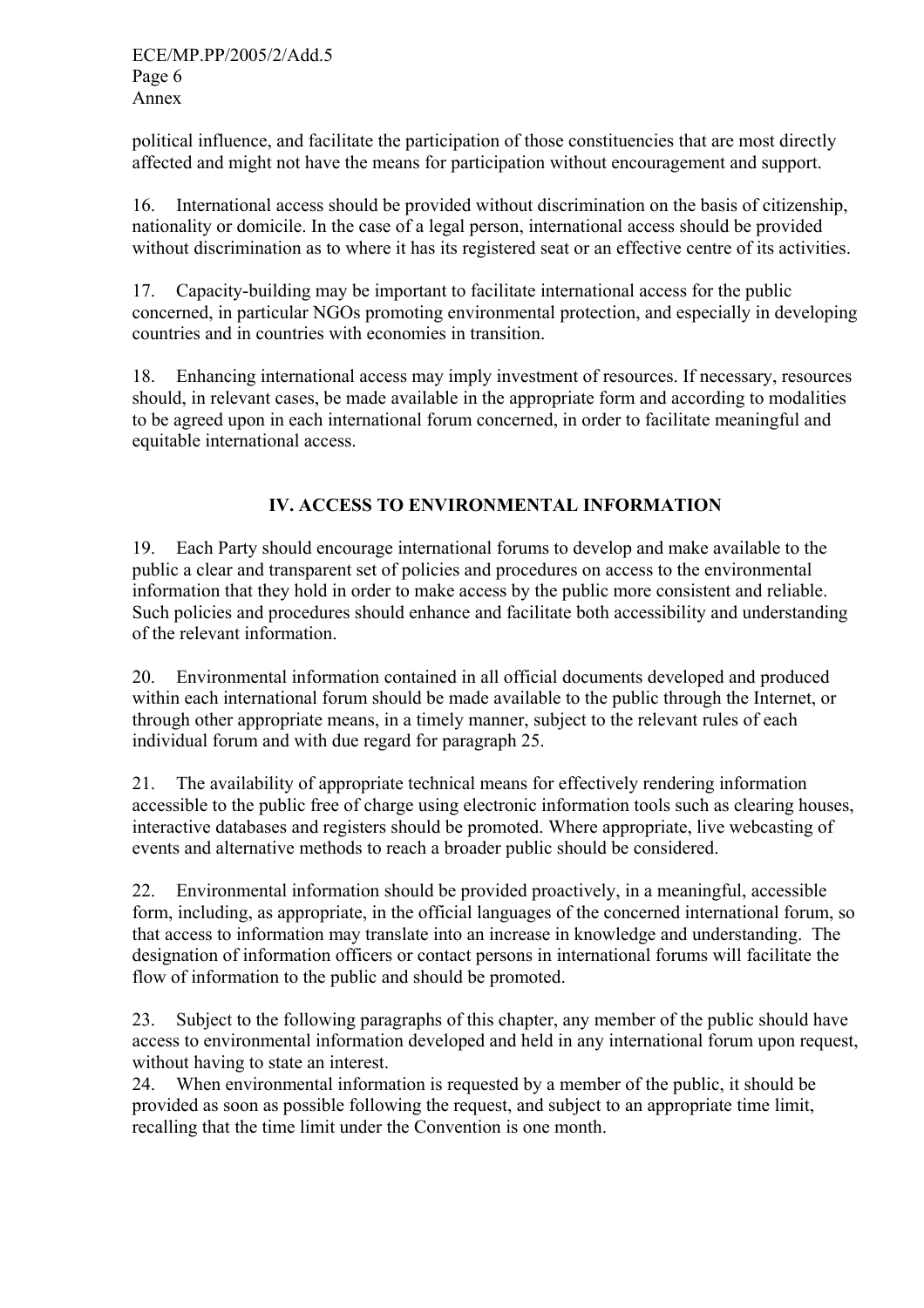25. Requests for environmental information should be permitted to be refused only on the basis of specific grounds for refusal, taking into account the relevant provisions of the Convention, including the requirement that grounds for refusal should be interpreted in a restrictive way, taking into account the public interest in disclosure.

26. A refusal of a request, in whole or in part, should be in writing if the request was in writing or the applicant so requests and should state reasons for the refusal and give information on access to any review procedure referred to in paragraph 40.

27. Environmental information should be provided in the form requested if it exists in that form. The availability of information free of charge or, at most, at a reasonable charge should be promoted. If there is a charge, a schedule of charges should be available to the public.

#### **V. PUBLIC PARTICIPATION IN DECISION-MAKING ON ENVIRONMENTAL MATTERS**

28. Public participation generally contributes to the quality of decision-making on environmental matters in international forums by bringing different opinions and expertise to the process and increasing transparency and accountability. The forms of participation might vary according to the nature and phase of the process, and the format of the meeting. Efforts should be made to proactively seek the participation of relevant actors, in a transparent, consultative manner, appropriate to the nature of the forum.

29. Participation of the public concerned in the meetings of international forums, including their subsidiary bodies and other groups established by the forums to contribute to the decisionmaking, in matters relating to the environment should be allowed at all relevant stages of the decision-making process, unless there is a reasonable basis to exclude such participation according to transparent and clearly stated standards that are made available, if possible, in advance.

30. Participation of the public concerned should be as broad as possible. In an international context, relevant stakeholders may include:

(a) The members of the public who are, or are likely to be, most directly affected;

(b) Representatives of public-interest organizations, such as environmental citizens' organizations; and

 (c) Representatives of other interests that might cause, contribute to, be affected by or be in a position to alleviate the problems under discussion.

31. While an international forum, or a process within it, should in principle be open to the participation of the public, the number of members of the public concerned participating in the meetings may be restricted if this is necessary and unavoidable for practical reasons. Any such restriction should take account of the nature and phase of the decision-making process and the form of participation sought, and should aim at ensuring the quality, efficiency and expediency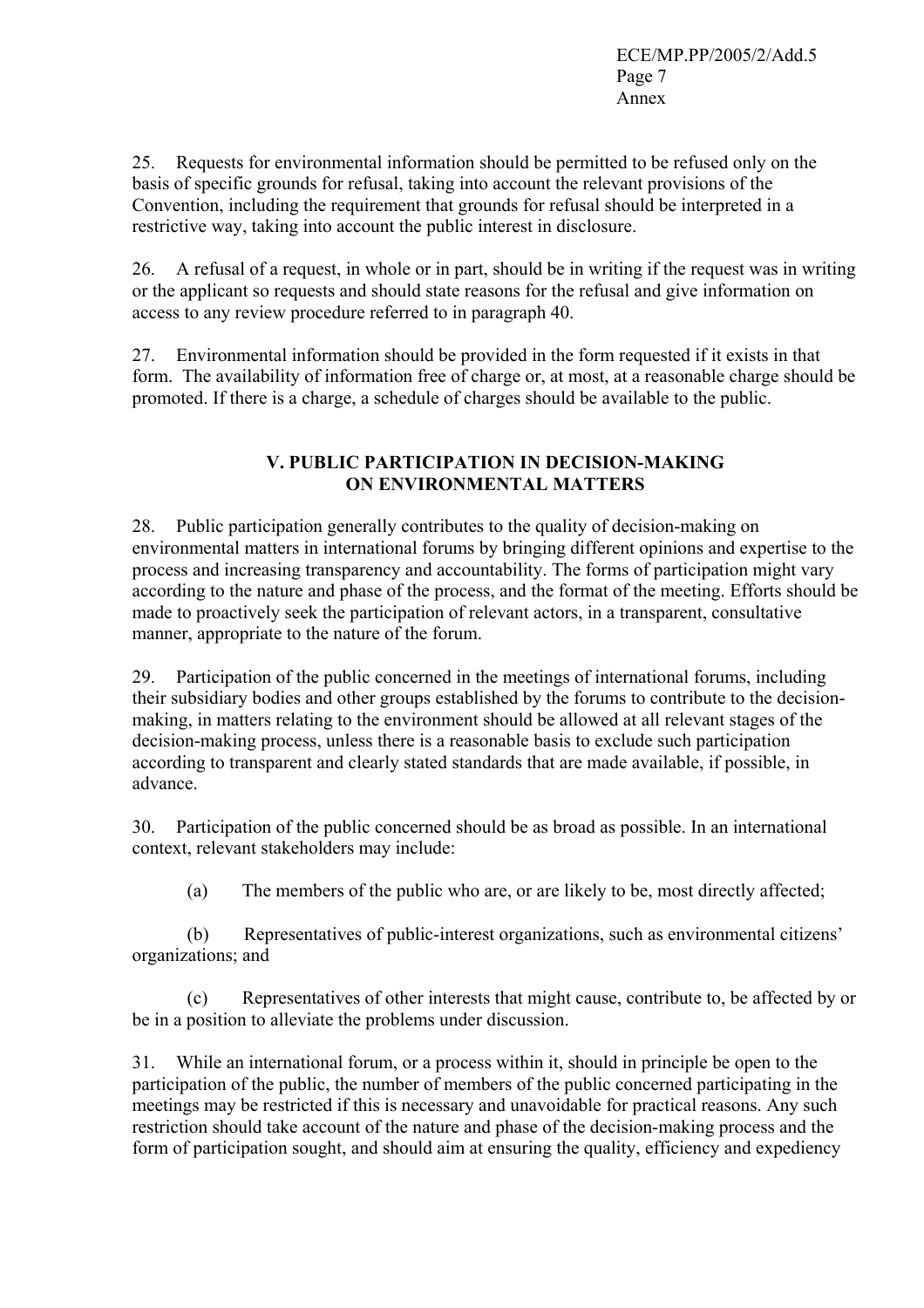of the decision-making process. Where they are applied, accreditation or selection procedures should be based on clear and objective criteria, and the public should be informed accordingly. Such procedures should be transparent, fair, timely, accountable and accessible, and aimed at securing meaningful and equitable participation, while avoiding excessive formalization. Selection criteria may include field of expertise, representation in geographic, sectoral, professional and other relevant contexts, and knowledge of the working language, having due regard for paragraphs 17 and 18.

32. The international processes should benefit from public participation from an early stage, including, at the international level, the negotiation and application of conventions; the preparation, formulation and implementation of decisions; and substantive preparation of events.

33. Effective participation of the public concerned may be ensured through a variety of forms, depending on different factors, such as the type of international forum concerned and the nature and phase of the decision-making process. Such forms could include, at meetings in international forums, observer status, advisory committees open to relevant stakeholders, forums and dialogues open to members of the public and webcasting of events, as well as general calls for comments.

34. Subject to the more specific guidance contained in other relevant paragraphs, the participation of the public concerned should include, at meetings in international forums, the entitlement to have access to all documents relevant to the decision-making process produced for the meetings, to circulate written statements and to speak at meetings, without prejudice to the ability of international forums to prioritize their business and apply their rules of procedure.

35. Public participation procedures in international forums should include reasonable time frames for the different stages, allowing sufficient time for informing the public and for the public concerned to prepare and participate effectively during the decision-making process. The timing of the opportunities to participate should be compatible with those pertaining to public access to the relevant documents, in order to facilitate informed public participation. The opportunity to participate in a given international decision-making process should be provided at a stage when options are still open and effective public influence can be exerted.

36. The public should be informed in due time of the opportunities, procedures and criteria for public participation in the decision-making and of the availability of information for the public, such as drafts for comments, final documents, decisions and reports. Such information should be provided through web sites as well as, if feasible, directly to members of the public concerned having requested to be so notified or having otherwise been identified as in need of direct communication. To preserve the quality of the decision-making process, transparent and clearly stated standards should be set regarding the provision of comments and the public should be informed accordingly.

37. In decisions, due account should be taken of the outcome of public participation. Transparency with respect to the impact of public participation on final decisions should be promoted, through, inter alia, facilitating the public availability of documents submitted by the public.